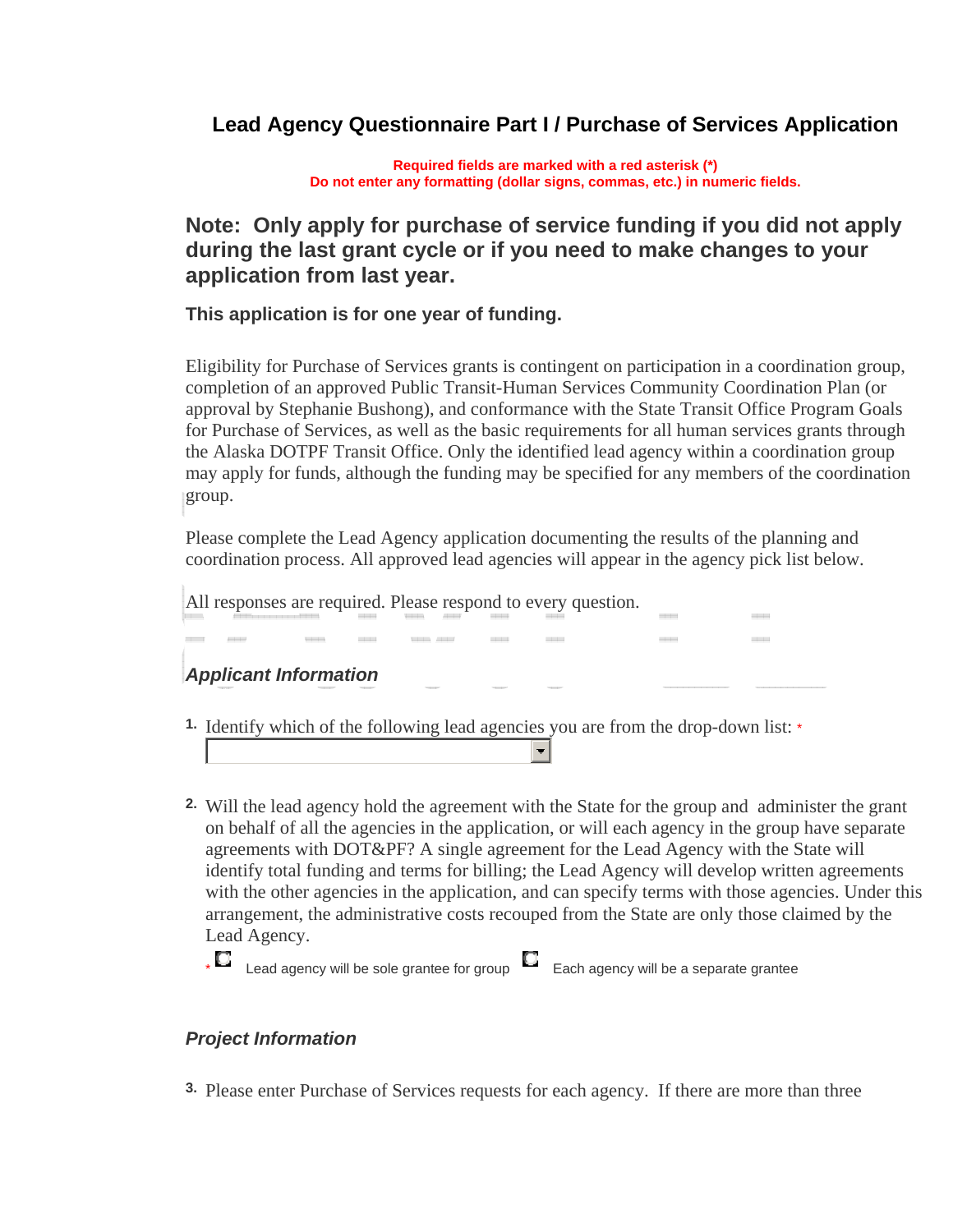agencies in your group separately applying for funds, please [contact us](http://mailto:nancy.webb@alaska.gov/) to expand the table.

Enter dollar amounts for Year 1 (07/01/2011 - 06/30/2012) The matching amount given must be at least 20% of the **total project** cost. Divide grant amount by .80 for total project cost, and subtract grant amount to determine minimum match required. Matches higher than 20% will score higher.

The Lead Agency may apply for funds to reimburse itself for administrative costs of managing the grant program or meeting eligibility requirements such as those related to coordination meetings and resolutions or administering grant funds on behalf of other agencies. Any agency who is awarded grant funds for a Purchase of Services project can claim the administrative expenses they incur for running that project as a portion of the true costs per trip. Adequate documentation will be required for all reimbursement for administrative costs.

You may apply for technology grants to assist you with your purchase of services project, such as purchase or lease of hardware or software for tracking, reporting, and billing for trips. The choice of one agreement with the State or separate agreements for Purchase of Services will carry over to the technology grants also.

|                                                                          |                                                               |                                                   | Grant            | Match                      | Total           | <b>Match Ratio</b>                      |
|--------------------------------------------------------------------------|---------------------------------------------------------------|---------------------------------------------------|------------------|----------------------------|-----------------|-----------------------------------------|
| Agency Name (Please put Lead Agency first Year<br>if applying for funds) |                                                               |                                                   | Request          | Amount                     | Project<br>Cost | 20 or more<br>(enter whole)<br>numbers) |
| Α.                                                                       |                                                               | 07/01/2011 -<br>06/30/2012                        |                  |                            |                 |                                         |
|                                                                          | Please give below specifics of the<br>selected Match Sources. |                                                   |                  |                            |                 |                                         |
|                                                                          | Þ                                                             | Match Source<br>(select all that<br>apply)        | local government | other agency contributions |                 | ٠                                       |
| Β.                                                                       |                                                               | 07/01/2011 -<br>06/30/2012                        |                  |                            |                 |                                         |
|                                                                          | Please give below specifics of the<br>selected Match Sources  |                                                   |                  |                            |                 |                                         |
|                                                                          | Þ                                                             | Match Source<br>(select all that<br>apply)        | local government | other agency contributions |                 | ٠                                       |
| C.                                                                       |                                                               | 07/01/2011 -<br>06/30/2012                        |                  |                            |                 |                                         |
|                                                                          | Please give below specifics of the<br>selected Match Sources. |                                                   |                  |                            |                 |                                         |
|                                                                          |                                                               | <b>Match Source</b><br>(select all that<br>apply) | local government | other agency contributions |                 |                                         |

#### **Agency Request Table**

 $\begin{tabular}{ll} \bf 0.333337 & \tt 0.3333333 \\ \end{tabular}$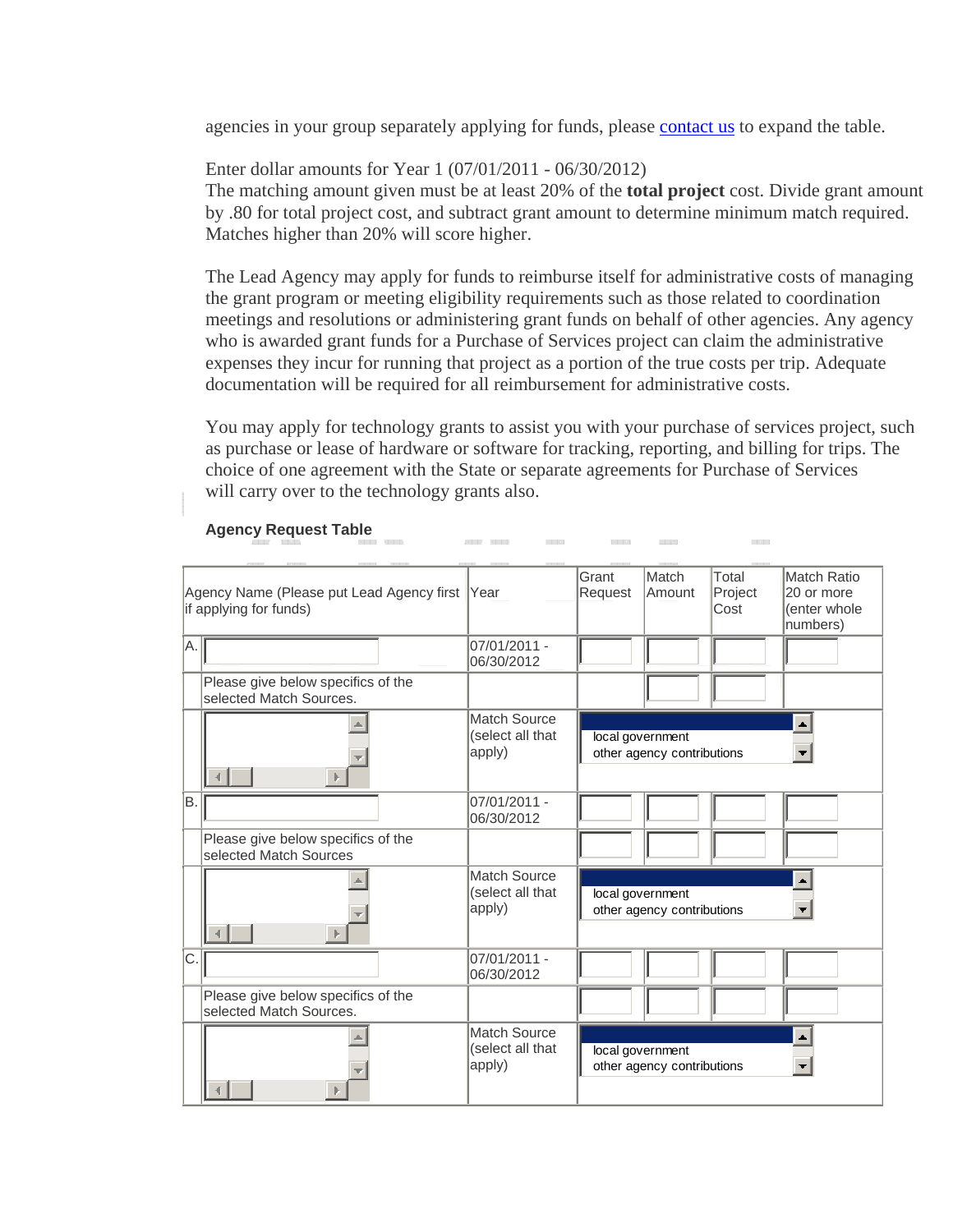| D. |                                                                                           | 07/01/2011 -<br>06/30/2012                        |                  |                            |                          |                                                              |  |
|----|-------------------------------------------------------------------------------------------|---------------------------------------------------|------------------|----------------------------|--------------------------|--------------------------------------------------------------|--|
|    | Please give below specifics of the<br>selected Match Sources.                             |                                                   |                  |                            |                          |                                                              |  |
|    |                                                                                           | <b>Match Source</b><br>(select all that<br>apply) | local government | other agency contributions |                          |                                                              |  |
|    | <b>Lead Agency Administrative Costs</b>                                                   |                                                   |                  |                            |                          |                                                              |  |
|    | Lead Agency Name                                                                          | Year                                              | Grant<br>Request | Match<br>Amount            | Total<br>Project<br>Cost | Match Ratio<br>20 or more<br>(enter whole<br>numbers)        |  |
|    |                                                                                           | 07/01/2011 -<br>06/30/2012                        |                  |                            |                          |                                                              |  |
|    | Please give below specifics of the<br>administrative costs and selected match<br>sources  |                                                   |                  |                            |                          |                                                              |  |
|    |                                                                                           | <b>Match Source</b><br>(select all that<br>apply) | local government | other agency contributions |                          | $\blacksquare$                                               |  |
|    | <b>Technology Grant</b>                                                                   |                                                   |                  |                            |                          |                                                              |  |
|    | Agency Name (Please put Lead Agency first<br>if applying for funds)                       | Year                                              | Grant<br>Request | Match<br>Amount            | Total<br>Project<br>Cost | <b>Match Ratio</b><br>20 or more<br>(enter whole<br>numbers) |  |
| A. |                                                                                           | 07/01/2011 -<br>06/30/2012                        |                  |                            |                          |                                                              |  |
|    | Please give below specifics of the<br>Technology Requested and selected<br>Match Sources. |                                                   |                  |                            |                          |                                                              |  |
|    |                                                                                           | <b>Match Source</b><br>(select all that<br>apply) | local government | other agency contributions |                          | A,                                                           |  |
| B. |                                                                                           | 07/01/2011 -<br>06/30/2012                        |                  |                            |                          |                                                              |  |
|    | Please give below specifics of the<br>Technology Requested and selected<br>Match Sources. |                                                   |                  |                            |                          |                                                              |  |
|    |                                                                                           | <b>Match Source</b><br>(select all that<br>apply) | local government | other agency contributions |                          | $\hat{\mathbf{z}}$<br>٠                                      |  |
| C. |                                                                                           | 07/01/2011 -<br>06/30/2012                        |                  |                            |                          |                                                              |  |
|    | Please give below specifics of the<br>Technology Requested and selected<br>Match Sources. |                                                   |                  |                            |                          |                                                              |  |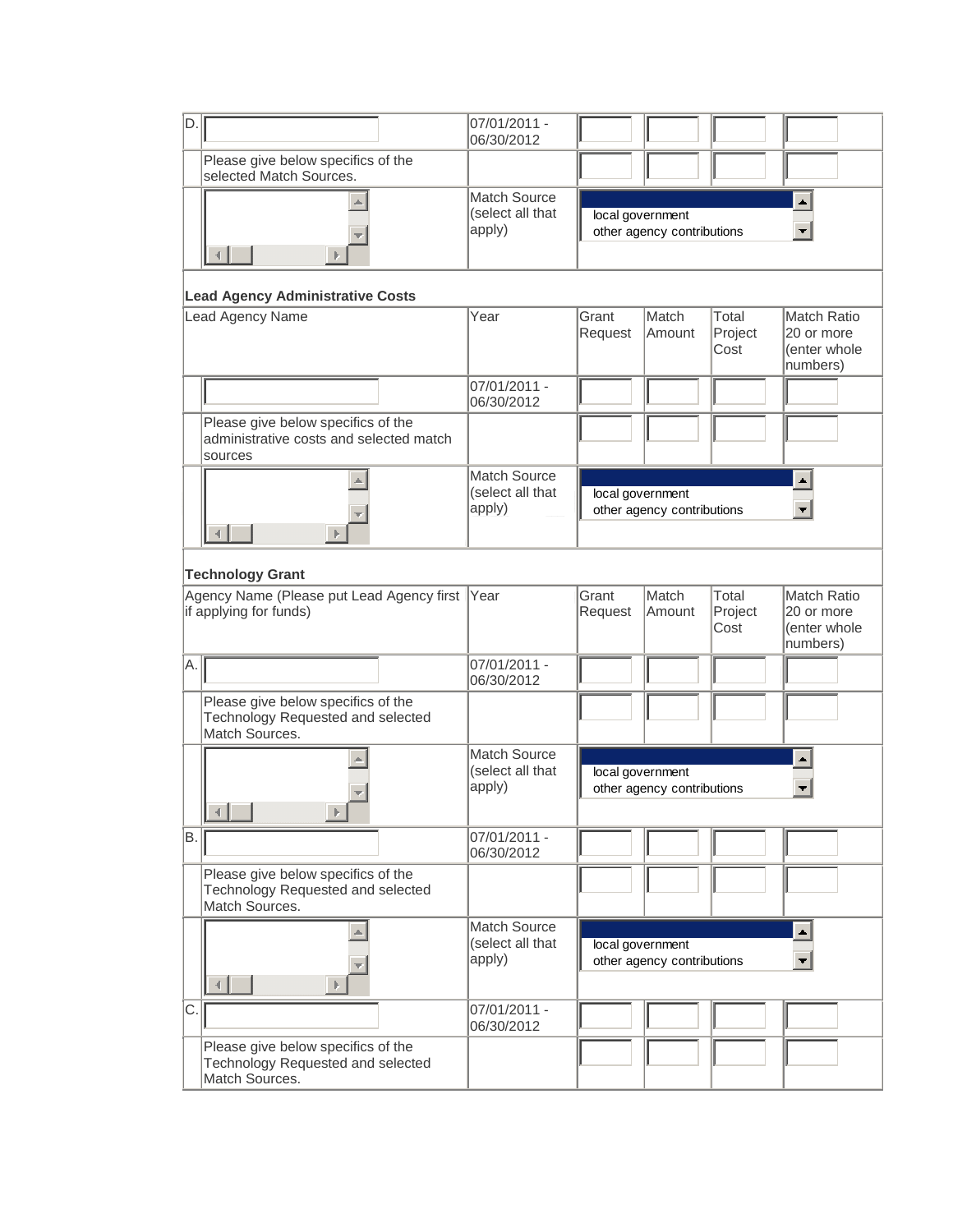|  | Match Source<br>(select all that<br>apply) | local government<br>other agency contributions<br><b>TANK</b> |
|--|--------------------------------------------|---------------------------------------------------------------|
|--|--------------------------------------------|---------------------------------------------------------------|

Describe the project(s), including the size and type of populations to be served, the agencies **4.**  involved, how the service will be delivered, and the purposes and destinations of the trips. **Response limited to 4000 characters, including spaces.**



- Describe the gaps in transportation services that the project(s) would fill, including reference to **5.**  the relevant text in the coordination plan. For this application, a gap in service would be any mobility need for the targeted population that cannot be met by public transportation. From the following list of gaps in service, identify which your project(s) address and what portion of your request will go to each:
	- \* no public transit in community
	- \* client needs are outside public transit hours of service
	- \* cllients are outside of public transit service area
	- \* there is no real access to public transit services offered (must justify)
	- $*$  excessive wait times (must justify)

Note: Issues arising from staffing escorts are not eligible.

For each gap claimed, what percent of your requested funding is directed at filling it? **Response limited to 4000 characters, including spaces.**



Provide the estimated number of one-way passenger trips, the hours of operation, and seating **6.**  capacity to be provided by each service proposed in the grant application.

|     | Agency & project | Type of service (select) | $\#$ of one-way<br>passenger trips | Hours of<br>loperation | Total seating  ADA seating  <br>capacity | capacity |
|-----|------------------|--------------------------|------------------------------------|------------------------|------------------------------------------|----------|
| IA. |                  | Demand Response<br>Taxi  |                                    |                        |                                          |          |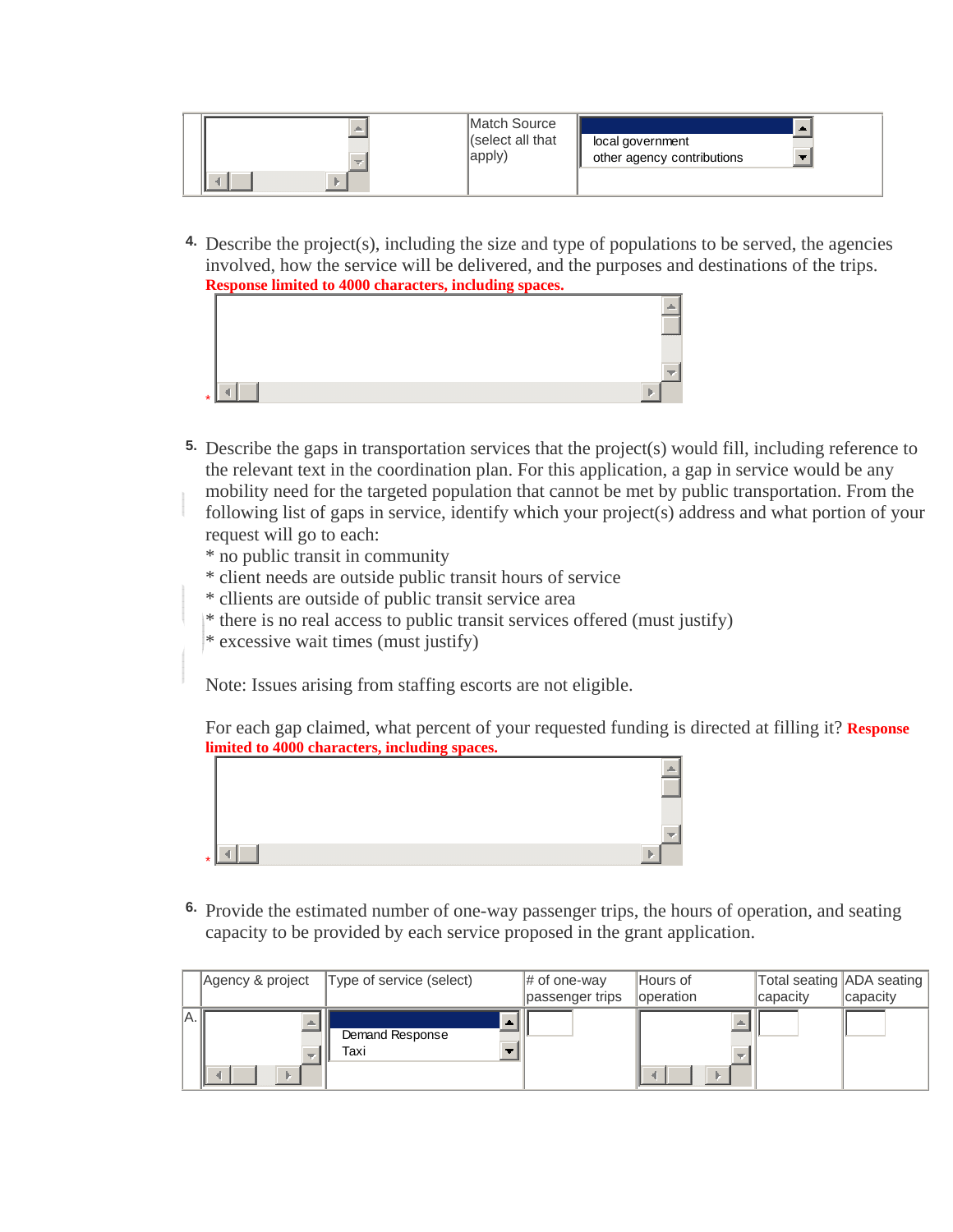| B.  | $\parallel$ | $\mathcal{L}$<br>Demand Response<br>Taxi | $\mathbb{R}% \left( \mathcal{M}\right) \equiv\mathbb{R}^{2}\left( \mathcal{M}\right) ^{\ast}\otimes\mathbb{R}^{2} \label{eq-qt:}%$ |
|-----|-------------|------------------------------------------|------------------------------------------------------------------------------------------------------------------------------------|
| lc. | $\parallel$ | $\sim$<br>Demand Response<br>Taxi        | D.                                                                                                                                 |
| D.  | $\parallel$ | $\Delta$<br>Demand Response<br>Taxi      | $\mathbb{R}$                                                                                                                       |
| İΕ. | D.          | $\sim$<br>Demand Response<br>Taxi        | Þ                                                                                                                                  |

7. Drawing from the Coordinated Service Element in your coordination plan, in the table below list the agencies in your coordination group that provide the same type of service during the hours of operation of your proposed service(s), identify the service(s), their hours of operation, seating capacity, and available capacity (percentage of unused seats during hours of operation). Enter "None" in the first row if no other agency in your coordination group offers the same type of service during the hours of operation proposed.  $1000000$ 

| Agency & service<br>name | Type of service (e.g. demand<br>responsive, taxi, fixed route)       | Hours of<br>operation | Total<br>seating<br>capacity | ADA<br>seating<br>capacity | % of capacity<br>available/ unused<br>(enter as whole<br>number) |
|--------------------------|----------------------------------------------------------------------|-----------------------|------------------------------|----------------------------|------------------------------------------------------------------|
| $\parallel$              | $\Delta \omega$<br>Demand Response<br>$\left  \cdot \right $<br>Taxi | D.                    |                              |                            |                                                                  |
| Þ                        | $\blacksquare$<br>Demand Response<br>$\blacksquare$<br>Taxi          | Þ                     |                              |                            |                                                                  |
| p.                       | $\Delta$<br>Demand Response<br>$\left  \cdot \right $<br>Taxi        |                       |                              |                            |                                                                  |
|                          | $\Delta$<br><b>Demand Response</b><br>$\blacksquare$<br>Taxi         |                       |                              |                            |                                                                  |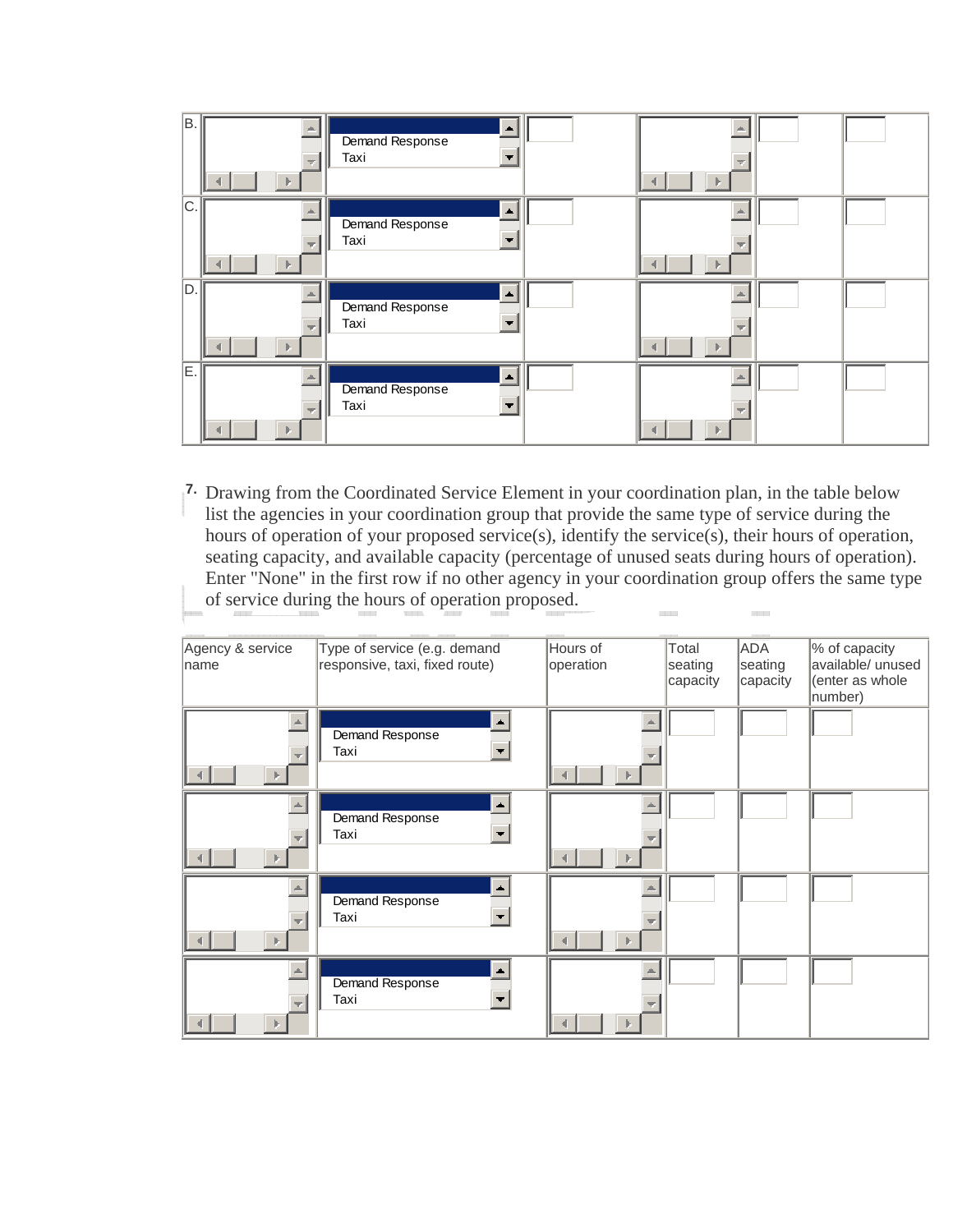

### *Community and Client Information*

Describe the coordination area in which you are located. Please include the population total **8.**  taken from the census.

(Census data can also be obtained from your local government or the State of Alaska Department of Community and Economic Development at [http://www.commerce.state.ak.us/dca/commdb/CF\\_CIS.htm](http://www.commerce.state.ak.us/dca/commdb/CF_CIS.htm) or contact the Research & Analysis program at (907) 269-4521.)

**Response limited to 4000 characters, including spaces.**



In the table below, identify the communities that would be served by the proposed project(s) **9.**  and the number of people from the community in each category. (taken from the Census information for each community to be served).

| Community                                       |  |  |
|-------------------------------------------------|--|--|
| a. People with a disability                     |  |  |
| b. People who are elderly                       |  |  |
| c. People who are economically<br>disadvantaged |  |  |

**10.** For each community, indicate how many people in each category would be served by the purchase of services projects in this application.

| Community                                       |  |  |
|-------------------------------------------------|--|--|
| a. People with a disability                     |  |  |
| b. People who are elderly                       |  |  |
| c. People who are economically<br>disadvantaged |  |  |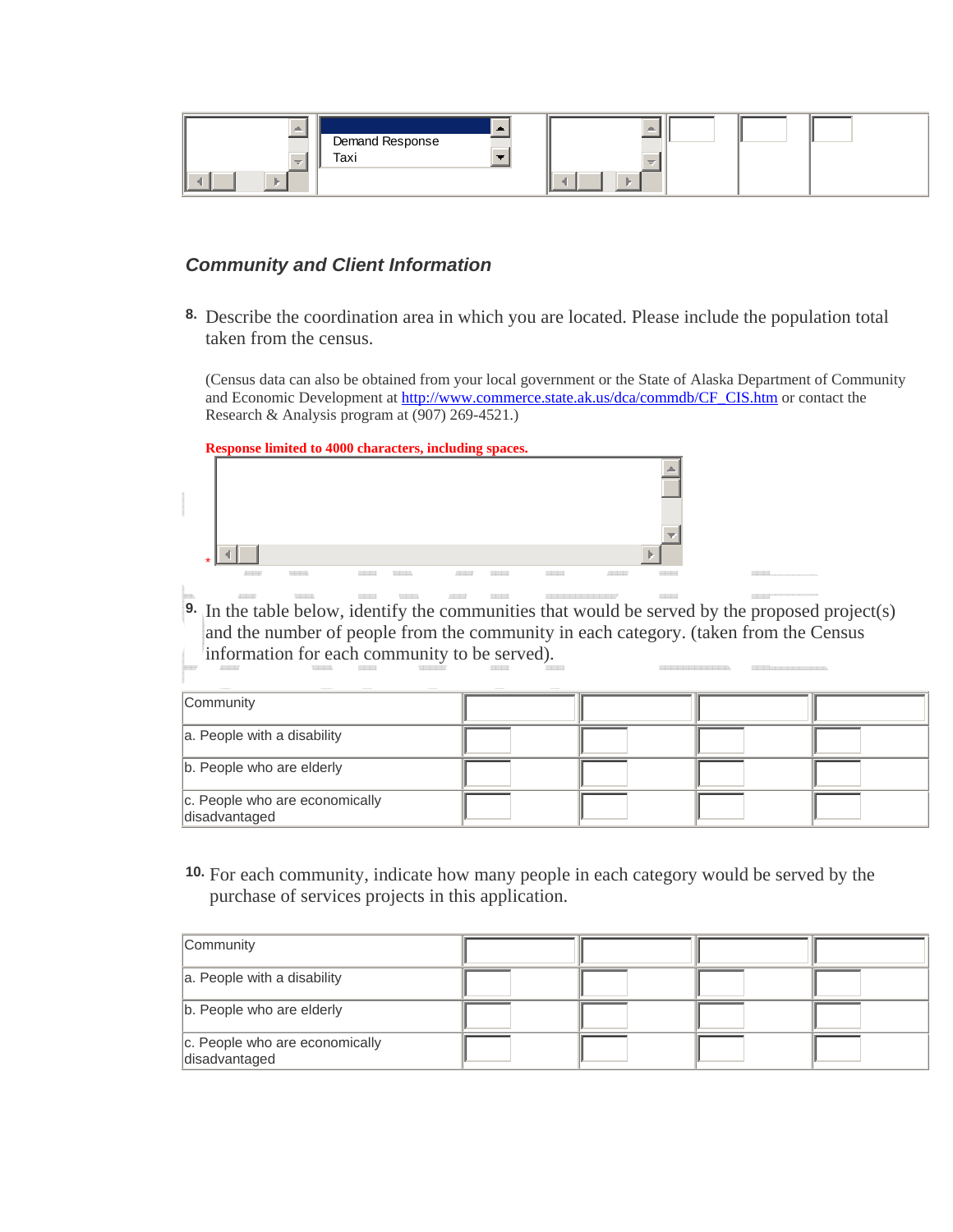## *Financial Information*

**11.** In the updated Agency Profile for each agency that is part of this application, enter the relevant budget information from the last 12 months of your records for each type of service to be provided. If you are not a public transit provider and provide rides as needed, your type of service is likely to be Demand Response.

Once complete, enter the automatically-calculated cost per one-way passenger trip from the Agency Profile in the table below. Then, show the breakdown of the sources of funds which would pay for each trip. See the sample table below.

If the project represents a new service for which there are no cost numbers for the current fiscal year, then they should be estimated.using the cost factors in the Agency Profile.

|    | Agency & Project                               | Agency Profile cost per<br>one-way passenger trip | Source of Funds (how you will pay the cost<br> per trip) |                                      |                        |                           |
|----|------------------------------------------------|---------------------------------------------------|----------------------------------------------------------|--------------------------------------|------------------------|---------------------------|
|    |                                                |                                                   | Grant<br>funds                                           | Operator discount<br>(if applicable) | <b>Client</b><br>fares | Other agency<br>resources |
|    | A. Scientology Church<br>Services - Senior Van | 25.25                                             | 20.20                                                    |                                      |                        | 5.05                      |
|    | B. JIBE - Taxi voucher<br>program              | 21.50                                             | 13.75                                                    | 1.50                                 | 1.00                   | 5.25                      |
| C. | Big Bus Brokerage-<br><b>Pink Passes</b>       | 15.15                                             | 10.25                                                    | 1.75                                 |                        | 3.15                      |

### **Sample Table**

**Cost & Source of Funds Table** (enter information for your projects here)

|     | Agency & Project | Agency Profile cost   |       | Source of Funds (how you will pay the cost per trip) |       |              |
|-----|------------------|-----------------------|-------|------------------------------------------------------|-------|--------------|
|     |                  | per one-way passenger |       |                                                      |       |              |
|     |                  | trip                  |       |                                                      |       |              |
|     |                  |                       | Grant | Operator discount Client                             |       | Other agency |
|     |                  |                       | funds | $($ if applicable $)$                                | fares | resources    |
| IA. | ь                |                       |       |                                                      |       |              |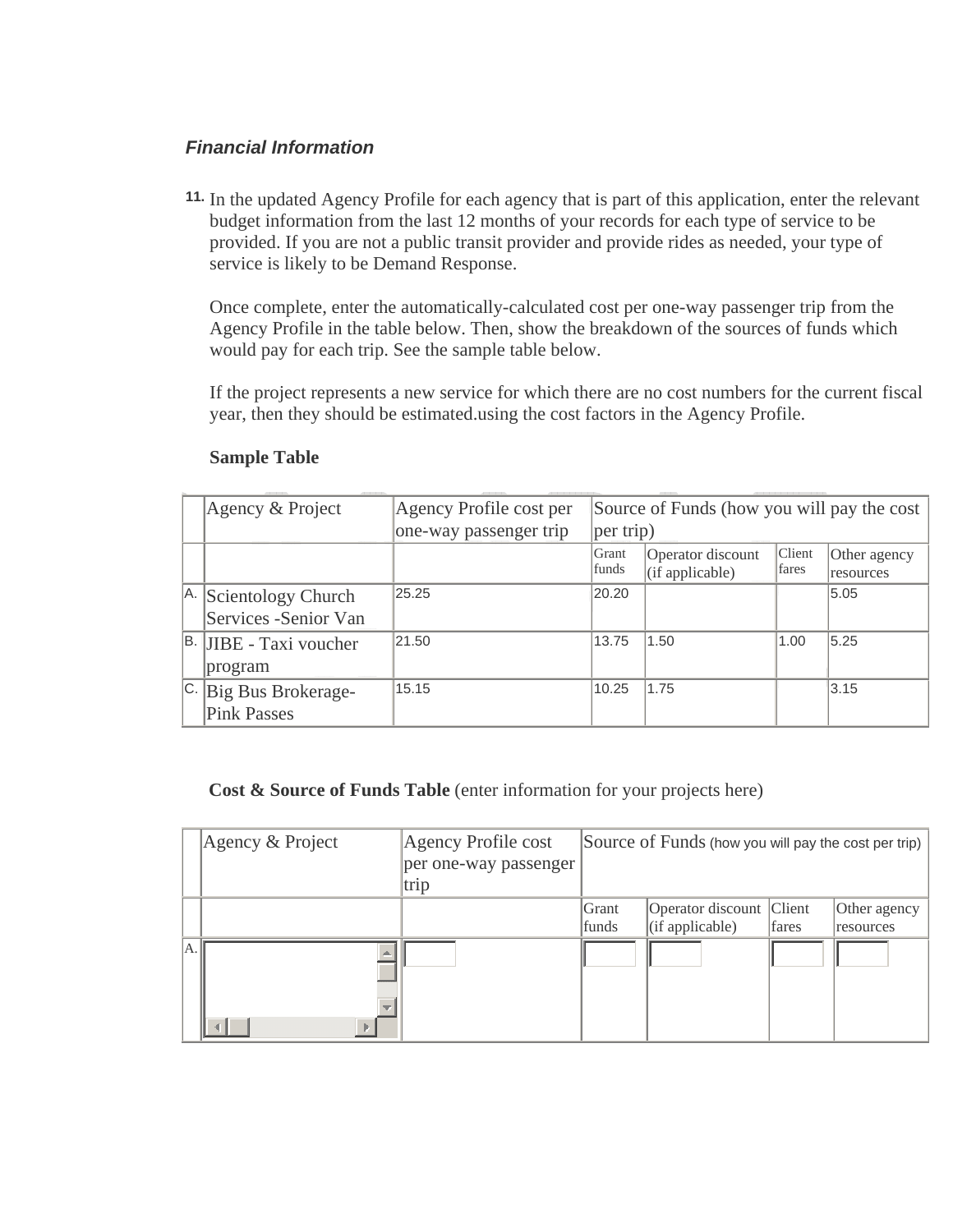

**12.** In the table below, list the agencies in your coordination group (such as those who contributed to the coordinated service element of your plan) that offer the same type of transportation service(s) as proposed in this application or that can meet the need identified. For each, enter their cost per one-way passenger trip. 

| Agency & Service | Type of service (select) | Cost per one-way passenger trip |
|------------------|--------------------------|---------------------------------|
|                  | Demand Response<br>Taxi  |                                 |
|                  | Demand Response<br>Taxi  |                                 |
|                  | Demand Response<br>Taxi  |                                 |
|                  | Demand Response<br>Taxi  |                                 |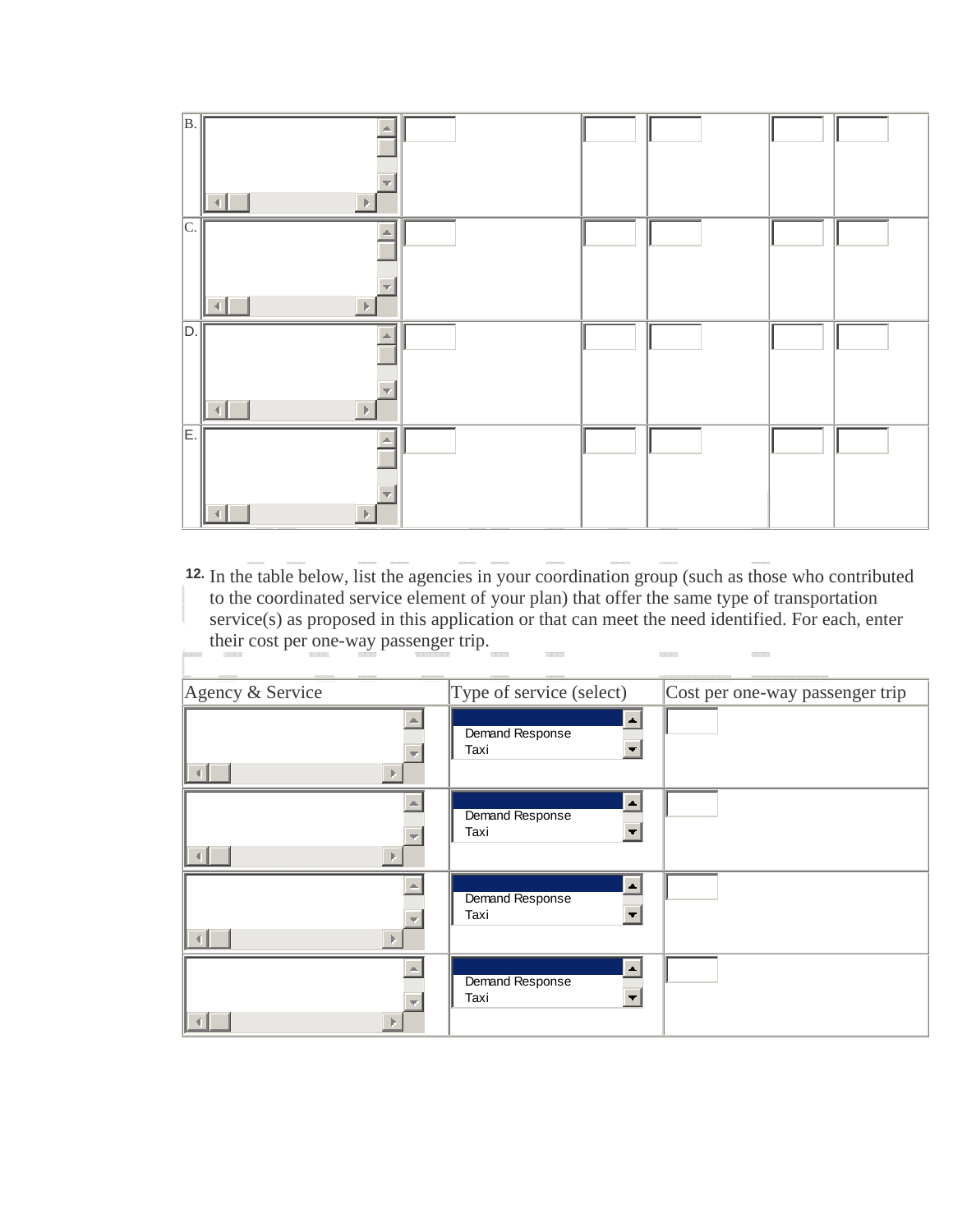| Demand Response<br>Taxi |  |
|-------------------------|--|
| Demand Response<br>Taxi |  |

**13.** Compare the cost per one-way passenger trip of the proposed service(s) in question #11 to the costs of similar types of services offered by other agencies in #12. If the cost per trip of the service(s) proposed in this application are higher than the lowest cost of an agency providing the same type of service, please explain the factors that account for these higher costs. **Response limited to 4000 characters, including spaces.**



 $\frac{1}{2} \frac{\left\| \left( \frac{1}{2} \right)^2 - \left( \frac{1}{2} \right)^2 \right\|_2}{\left\| \left( \frac{1}{2} \right)^2 - \left( \frac{1}{2} \right)^2 \right\|_2^2}$  $\qquad \qquad \text{where} \qquad$  $\mu$  $\sim$ **14.** Describe how you will track actual trips taken for the purposes of billing and reporting. **Response limited to 4000 characters, including spaces.**

**15.** What will be your Medicaid rate per trip over the next two years, if you bill Medicaid?

## *Coordination*

**16.** Please list each project in the application and the strategy or strategies from your group's Coordination Plan that the project(s) implement. Cite the page number(s) of the plan where the strategy can be found. **Note: The Federal Transit Administration will not fund any project without the strategy and page number in the plan. Response limited to 4000 characters, including spaces.**

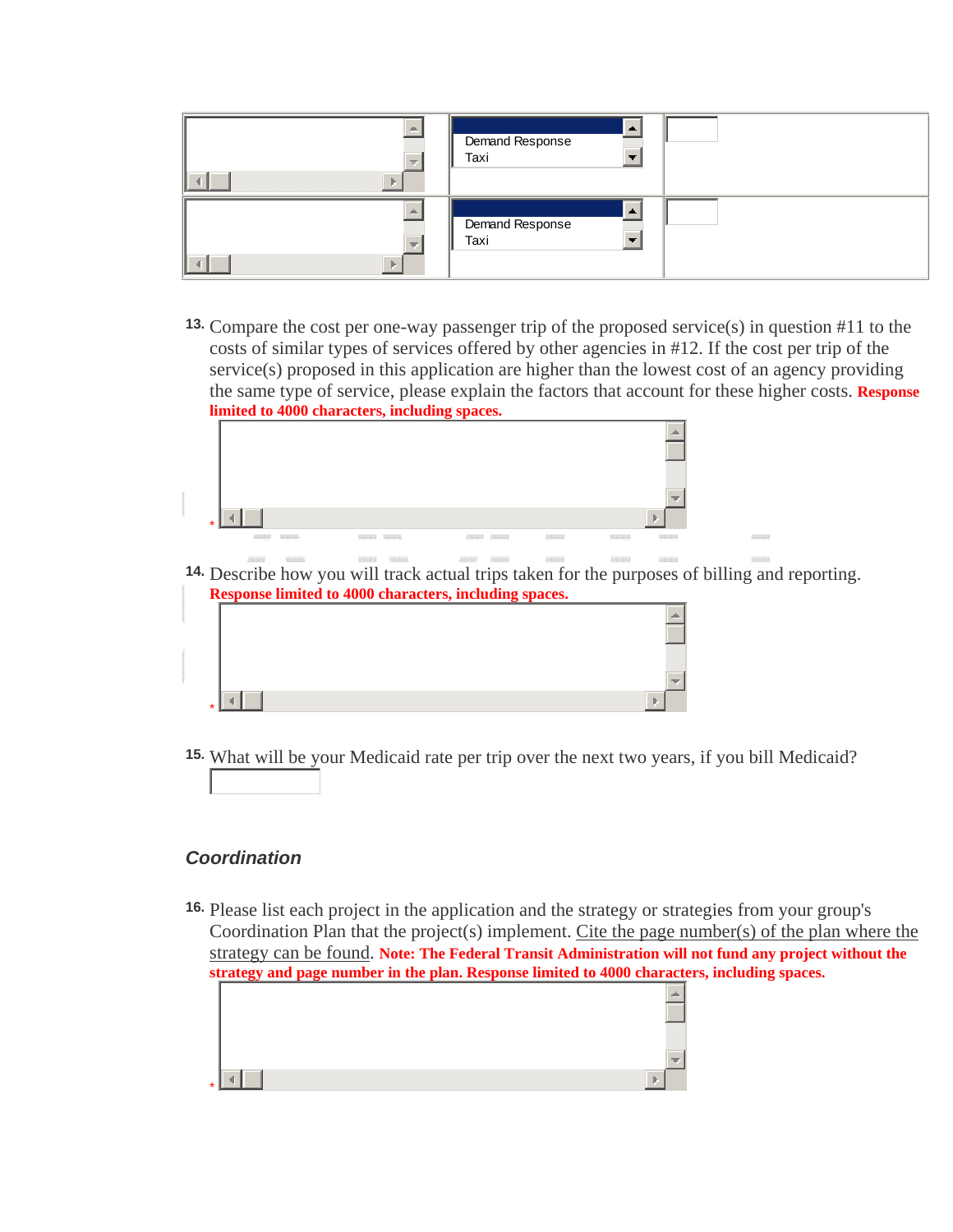**17.** Describe how the proposed project(s) would successfully carry out the identified strategy or strategies. Indicate whether the proposed project(s) are described in the Coordination Plan, and if so, cite the page number of the plan where the project(s) appear and give the relative priority assigned to each project compared to all others by the coordination group. **Response limited to 4000 characters, including spaces.**



**18.** Describe how each agency applying will employ the coordinated service element of the Coordination Plan to 1) efficiently utilize shared resources and 2) expand available services associated with this project or projects. Please be as specific as possible. To the degree possible, quantify the improved performance that would result from successful implementation of the coordinated service element in association with this project. **Response limited to 4000 characters, including spaces.**



**Market Modern** 

**19.** Describe how clients will access the service(s) provided by this project and the coordination group's common client screening form will be used. As part of your answer, describe how members of the coordination group will screen and train clients who might use this service to ensure they choose the least expensive transportation service available to them among all the transportation options offered by the coordination group. Reference appropriate sections of the Coordination Plan in your response. **Response limited to 4000 characters, including spaces.**

22/23/23



**20.** Please describe how clients in target populations have been involved in the planning of this project and indicate how that involvement influenced the initiation and development of the project. **Response limited to 4000 characters, including spaces.**